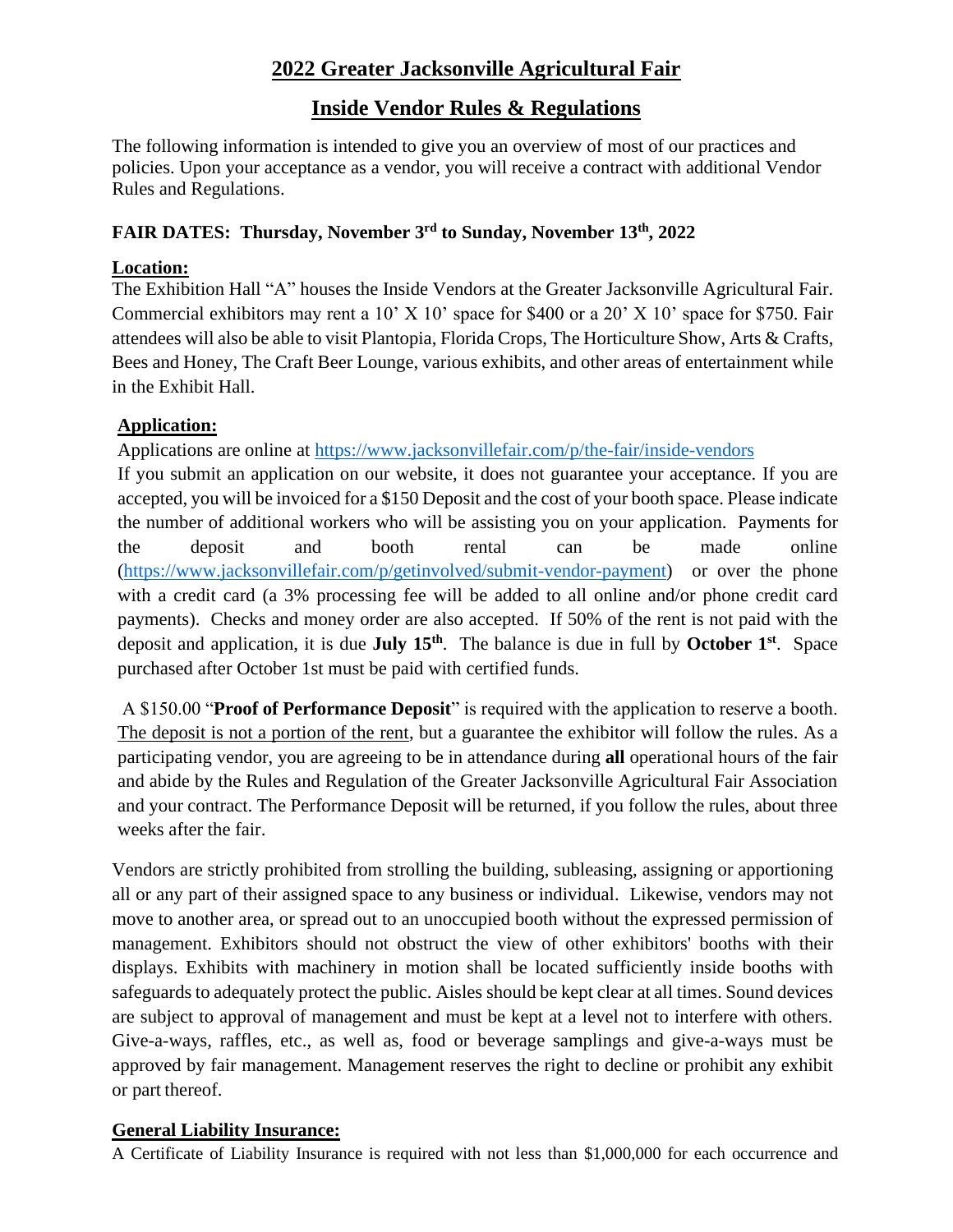\$1,000,000 for personal injury. An original COI, which names the **Duval County Fair Association** as additionally insured, must be on file in our office prior to set-up. If you do not have insurance, you can purchase some through the fairgrounds. It will be \$100 for complete coverage during the Jacksonville Fair.

## **Electricity:**

Exhibitors are provided with (1) one 110 volt / 500 watt electrical outlet. Arrangements for additional service may be made with the Fair Electrician who is solely responsible for pricing. If there are additional electric charges, they must be paid in the Fair Office prior to move out. No more than three (3) extension cords (in any configuration) may be used in a booth.

### **Signs & Displays:**

Exhibitors must furnish their own table coverings, chairs, extension cords, signs, etc. Decorations must be fireproof and are subject to approval by the Fire Marshall. The fair will provide the space requested as well as the table, drape and skirting for three sides of your booth, electricity, your credentials, trash removal each day, and security inside the building.

#### **Restocking:**

The Exhibit Hall closes each evening one hour before the midway. For exhibitors' convenience, security will keep the back door open for 30 minutes after the hall closes and will open it one hour before the fair opens for exhibitors to restock their booths. Limited space for stock trailers will be filled on a first come, first serve basis. Please indicate your request for a stock trailer space on the application. Storage space inside the building for exhibitor's merchandise is not available. However, during the fair, small deliveries will be accepted in the Administration Office, if the company's name, the name of the person renting the space, and a cell phone number are clearly visible on the outside of the package. C.O.D. deliveries will not be accepted.

#### **Cancellation:**

Cancellations must be in writing 60 days prior to opening day. If you, as the exhibitor, have fulfilled all contract requirements, the Proof of Performance Deposit will be returned approximately three weeks after the fair ends. Failure to adhere to the rules shall constitute a breach of agreement, which will result in the forfeiture of the space and all funds on paid to the fair.

## **RV Spaces:**

RV and Motor Home Sites are **not** available on the Jacksonville Fairgrounds. Here are a few options:

**Hanna Park Campgrounds** (7 miles E.) (904) 249-4700

[https://www.coj.net/departments/parks-and-recreation/recreation-and-community](https://www.coj.net/departments/parks-and-recreation/recreation-and-community-programming/kathryn-abbey-hanna-park/camping-at-hanna-park.aspx)[programming/kathryn-abbey-hanna-park/camping-at-hanna-park.aspx](https://www.coj.net/departments/parks-and-recreation/recreation-and-community-programming/kathryn-abbey-hanna-park/camping-at-hanna-park.aspx)

**Flamingo Lakes Resort** (7 miles N.) (904) 766-0672

[www.sunrvresorts.com/resorts/south/florida/flamingo-lake-rv-resort](http://www.sunrvresorts.com/resorts/south/florida/flamingo-lake-rv-resort)

**Fleetwood RV Park** (7 miles S.) (904) 737-4733 [www.fleetwoodrvpark.com](http://www.fleetwoodrvpark.com/)

**Sunny Oaks RV Park** (8 miles NW) (904) 619-6118 [www.sunnyoakscommunityrv.com](http://www.sunnyoakscommunityrv.com/)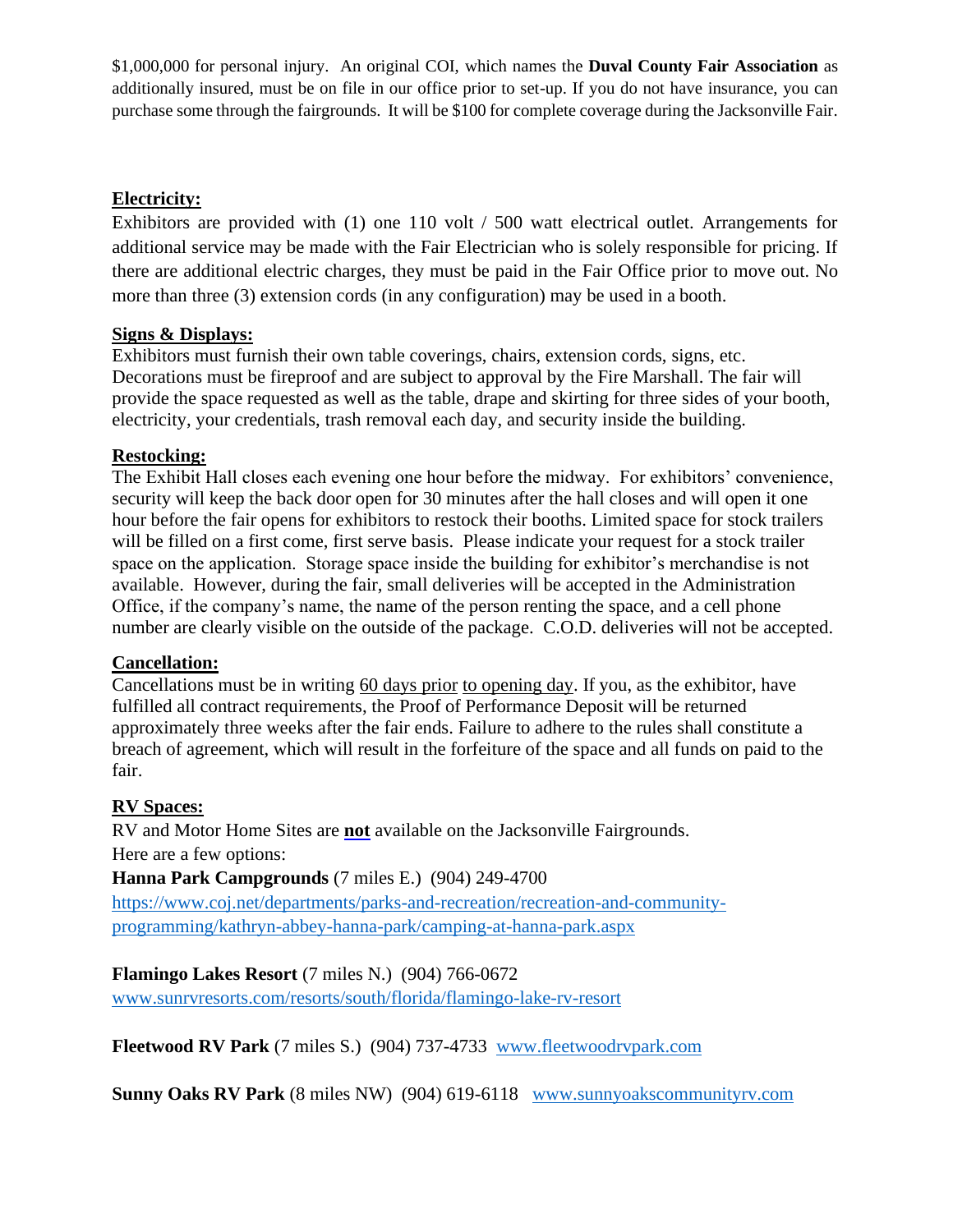### **Credentials:**

Upon arrival at the Greater Jacksonville Agricultural Fair, exhibitors should proceed to the Administration Office for credentials and further instructions. The principal exhibitor will receive one (1) parking pass and I.D. Badge and additional workers will receive an ID Badge or entry tickets, whichever is deemed most appropriate for your booth and daily entry to the fair. Reasonable requests for entry tickets will be considered. Additional exhibitor entry tickets may be purchased in the Fair Office for \$5.00 each. Additional parking on the Fairgrounds is not available. The City has agreed to charge a fee of \$5.00 per day for fair parking in their lots but possibly more, if there is a Jaguar game.

### **Opening Day:**

Exhibits should be in place no later than  $3:00$  p.m. on Opening Day, Thursday, November  $3<sup>rd</sup>$ , 2022. Space not occupied at that time will be forfeited to the fair along with any and all payments including the deposit.

## **Break Down:**

Exhibits shall not be removed in whole or in part prior to 8:00 p.m., Sunday, November  $13<sup>th</sup>$ . Failure to remain until this time shall constitute a breach of rules and will result in forfeiture of the deposit. All exhibits must be removed by 12:00 noon, Monday, November 14th. Exhibits remaining after this time shall become the property of the Greater Jacksonville Agricultural Fair and any cost involved for removal will be paid by the exhibitor.

## **Set Up**:

Exhibitors will load and unload their merchandise through the roll up doors in the rear of Exhibit Hall "A." For security, **Front Entrance Doors** must remain locked until the fair opens each day for business. **Fire Exit Doors** should remain locked unless there is an emergency. Exhibitors should not, at any time, prop open, load, or unload through the Front Entrance Doors or Fire Exit Doors.